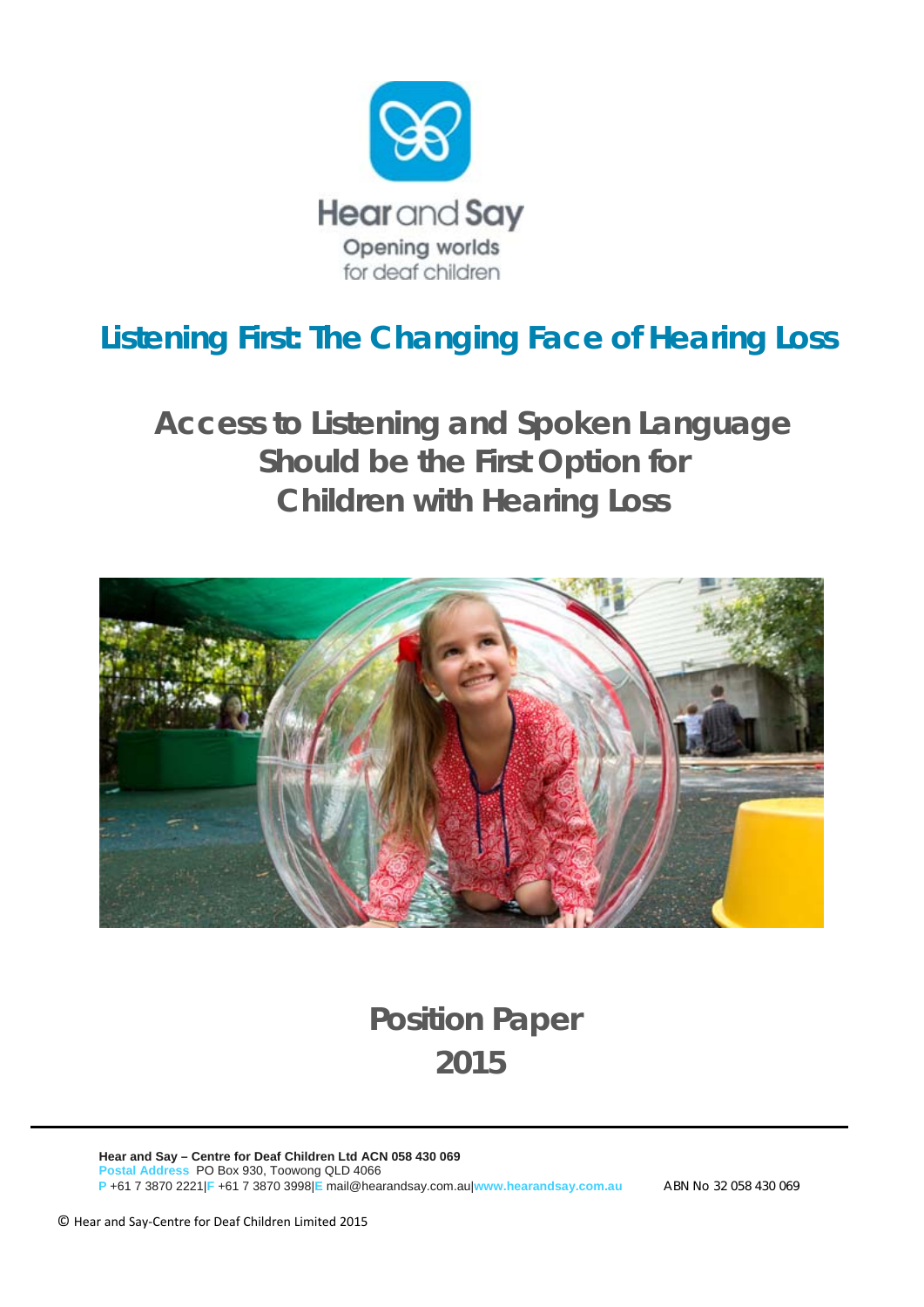

#### *Children with Hearing Loss Have the Potential to Listen and Speak*

Hearing loss is the most common disability in newborns, affecting approximately 2 in 1,000 babies each year (Australian Hearing, 2013).

**92% of children with permanent hearing loss are born to hearing parents** (Mitchell & Karchmer, 2004).

**This means that each year, babies will continue to be born with hearing loss, and often to families with no immediate family members with hearing loss themselves.** 

The remaining 8% of children with permanent hearing loss have one or both parents with a hearing loss, and who may also identify themselves as culturally Deaf.



**Professional estimates suggest that more than 90% of children born with hearing loss have the physical structures of the ear present that would allow them to receive maximum listening benefit from modern hearing technologies such as digital hearing aids, middle ear implants or cochlear implants** (Adunka et al., 2006; Rance, 2005).

Advances across the range of modern hearing technologies have meant that more children are now able to be optimally amplified. This, combined with changes in candidacy criteria for implantable devices, has meant that **the vast majority of children with hearing loss have the potential to learn to listen and speak if provided with the opportunity to do so**.

**All babies are born with their brains prewired to learn listening and language from birth** (Flexer, 1999).

**There is a critical period for learning spoken language, and 85% of neural development happens within the first 3 years** (Shonkoff & Phillips, 2000). The key to developing clear, natural spoken language is early access to the auditory brain.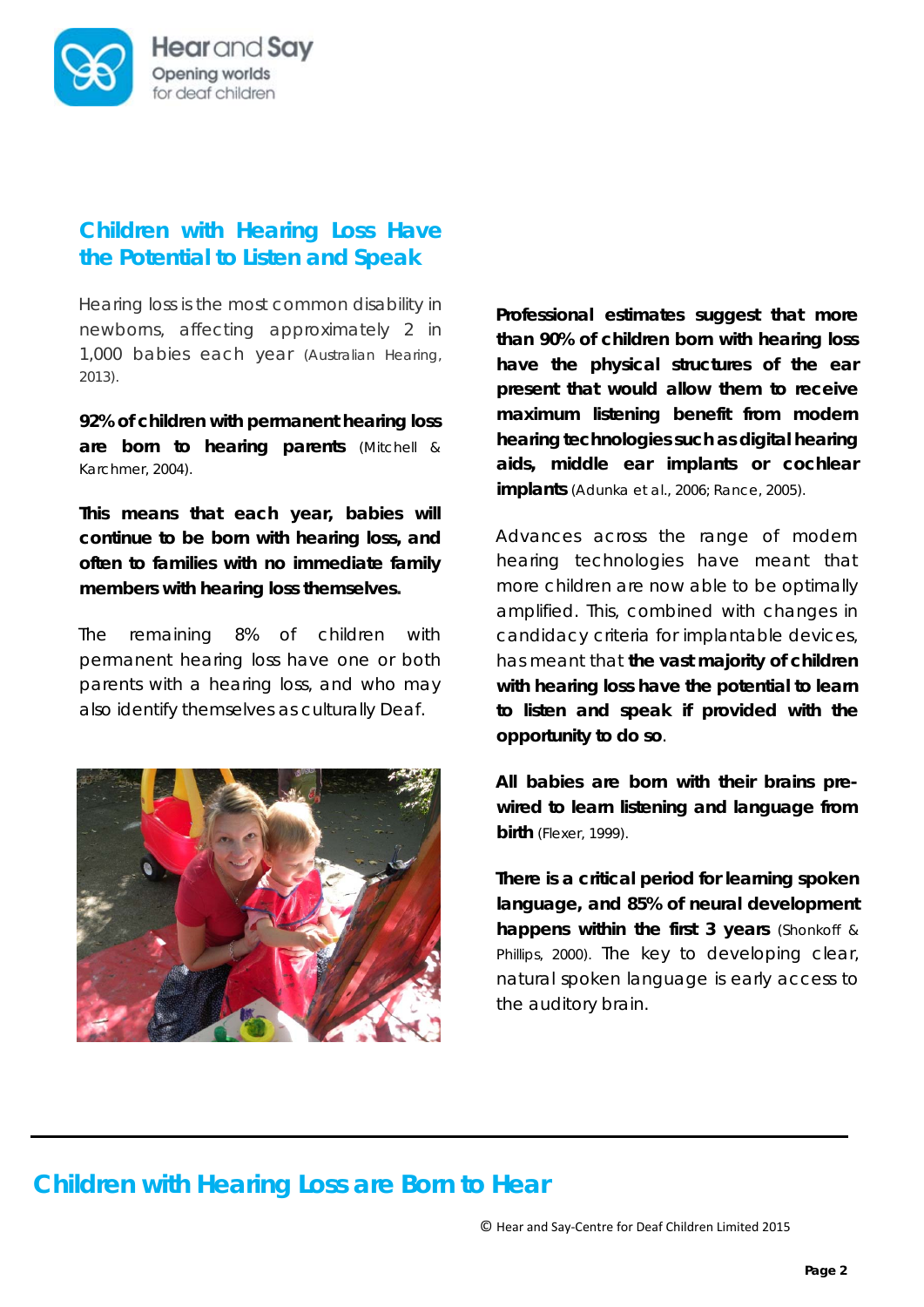

Hear and Say Opening worlds for deaf children

## *Auditory-Verbal Therapy is Most Effective for Developing Listening and Spoken Language*

To maximise listening and spoken language development, children with hearing loss require optimal amplification in combination with specialised listening and spoken language early intervention.

**Amplification alone does not allow for optimal spoken language development** (Wilkins & Ertmer, 2002).



**In Auditory-Verbal Therapy, parents are valued members of the early intervention team**. In partnership with the Auditory-Verbal Therapist, parents are guided and coached to facilitate their child's spoken language development through listening.

**Auditory-Verbal Therapy successfully develops the listening and spoken language of children with hearing loss by stimulating auditory brain development**, enabling children to make meaning of what they hear and laying down neural pathways for speech and language development (AG Bell Academy for Listening and Spoken Language 2013; Chermak et al. 2007; Cole & Flexer 2007).

Recent research is showing that learning through listening is the most effective way of developing spoken language, cognition and literacy skills (Cole & Flexer, 2007).

Auditory-Verbal Therapy, with its foundation in teaching through listening, has been proven to be most effective in developing the spoken language and educational outcomes of children with hearing loss.

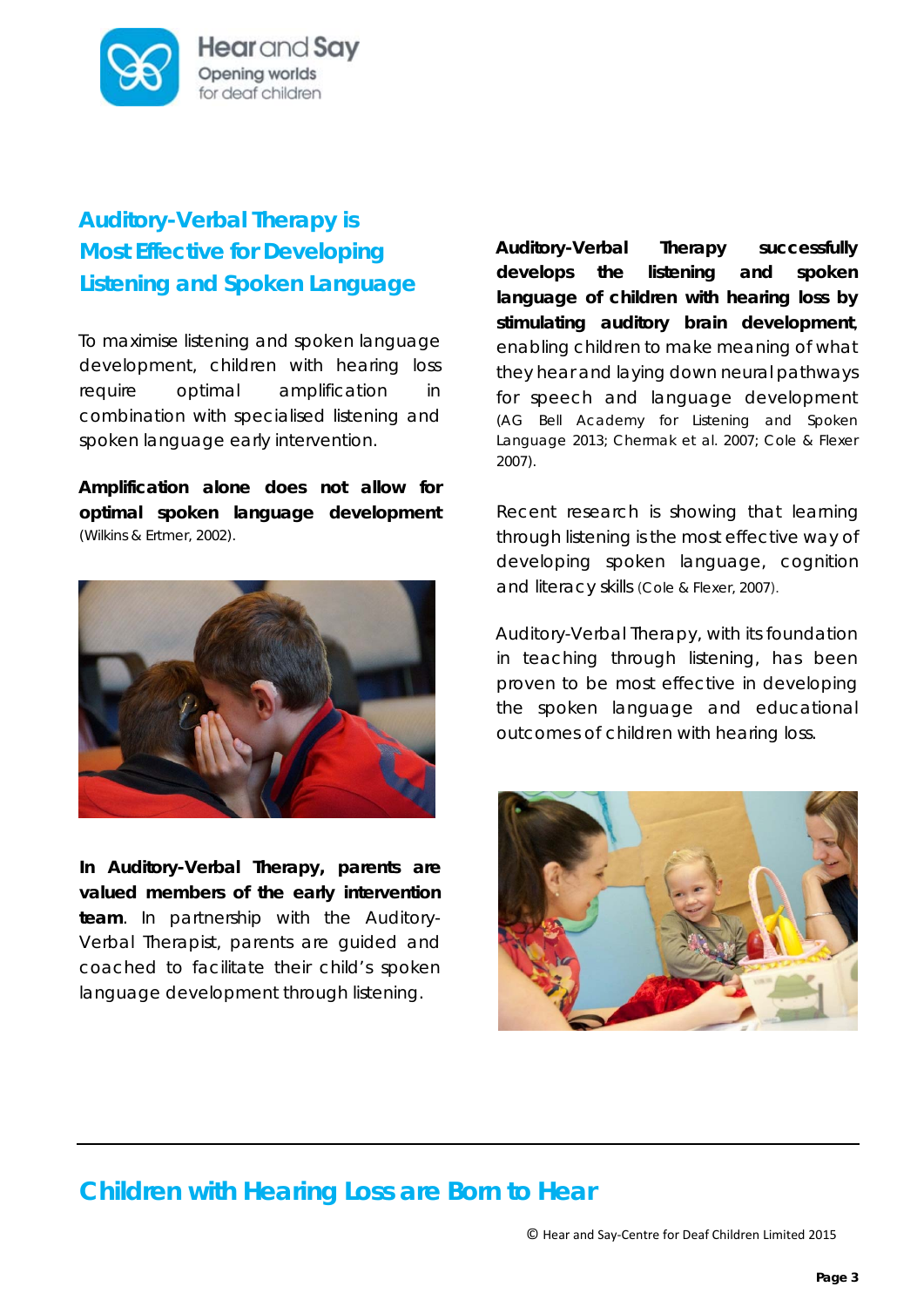

#### *What is Research Telling Us?*

Our research shows that children with hearing loss in an Auditory-Verbal Therapy program:

- **Graduated with no gap between their chronological and language ages and developed spoken language in line with normally hearing peers** (Constantinescu, Waite, Dornan, Rushbrooke, Brown, Close & McGovern, submitted; Dornan, Hickson, Murdoch, & Houston, 2007, 2009; Dornan, Hickson, Murdoch, Houston, & Constantinescu, 2010; Fulcher, Purcell, Baker, & Munro, 2012; Hogan, Stokes, White, Tyszkiewicz, & Woolgar, 2008; Rhoades & Chisolm, 2000).
- **Made, on average, 12 months progress in 12 months for their spoken language development**, which is in line with expectations for children with normal hearing (Dornan, Hickson, Murdoch, & Houston, 2007, 2009; Dornan, Hickson, Murdoch, Houston, & Constantinescu, 2010; Rhoades & Chisolm, 2000).
- **Progressed at the same rate for listening, spoken language, self-esteem, reading and mathematics as a matched group of children with normal hearing** (Dornan, Hickson, Murdoch, Houston, & Constantinescu, 2010).
- **Achieved age appropriate spoken language as early as 6 months after amplification and around 12 months of age** - when identified at birth and fitted with optimal amplification and enrolled in Auditory-Verbal Therapy before 12 months of age (Constantinescu, Waite, Dornan, Rushbrooke, Brown, Close & McGovern, submitted).
- **Performed better for spoken language and listening than a matched group of children in an Auditory-Oral (listening and lip reading), or Bilingual-Bicultural program (AUSLAN and written English)** by 3 years of cochlear implant use (Dettman, Wall, Constantinescu, & Dowell, 2013).

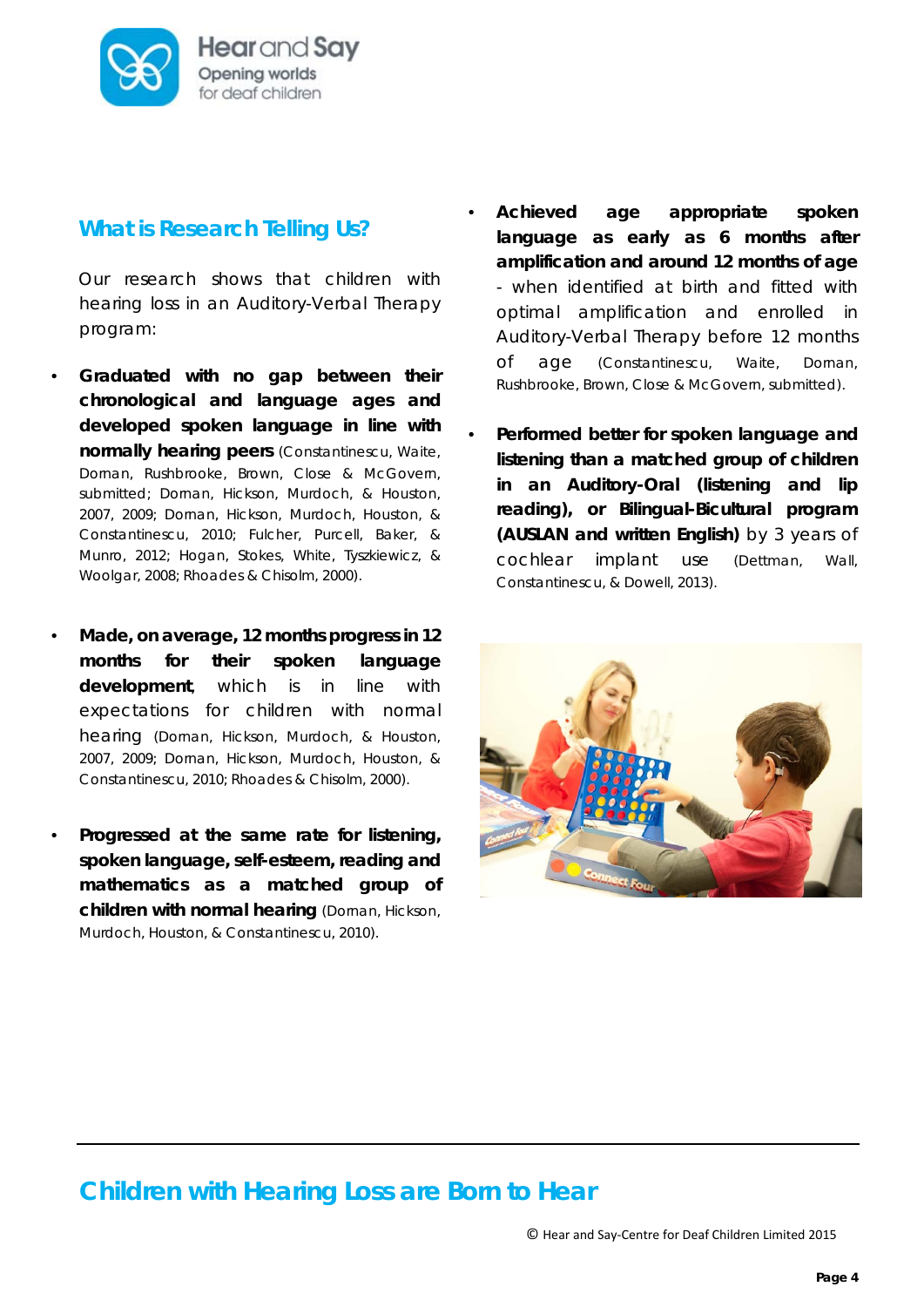

Hear and Say Opening worlds for deaf children

#### *The Australian Context and the Changing Face of Hearing Loss*

350 children are born with hearing loss each year in Australia and every child counts (Ching, 2013).

In the 21<sup>st</sup> Century, early diagnosis via Universal Newborn Hearing Screening (UNHS), early access to optimal amplification (hearing aids and/or cochlear implants) and early intervention is now the norm in Australia.

*There is now the evidence and opportunity to support and set listening and spoken language as the benchmark for all children with hearing loss in Australia and for progress and outcomes to be matched against objective evidence.* 

In Queensland, as a result of UNHS, babies identified with hearing loss at birth are now receiving amplification earlier and in the majority of cases, aided with hearing aids within 2 months of diagnosis, and cochlear implants (where applicable) under the age of 12 months.

Babies are also entering early intervention programs soon after birth, and this steady trend is estimated to continue long-term.

This is the changing face of hearing loss and these babies are in the best position to receive maximum benefit from listening and spoken language intervention within the critical period of neural development.



**The Hear and Say Auditory-Verbal Therapy program in Queensland is currently supporting approximately 65% of Queensland young children diagnosed with hearing loss** (Analysed from Queensland Healthy Hearing data).

*Hear and Say has an established track record of spoken language outcomes for children with hearing loss, where 100% of graduates over the last few years have entered mainstream schooling. In 2012, the typically developing children with hearing loss who graduated from Hear and Say had spoken language skills in line with their hearing peers.*

*At Hear and Say, these outcomes are now the norm (Hear and Say, 2012).*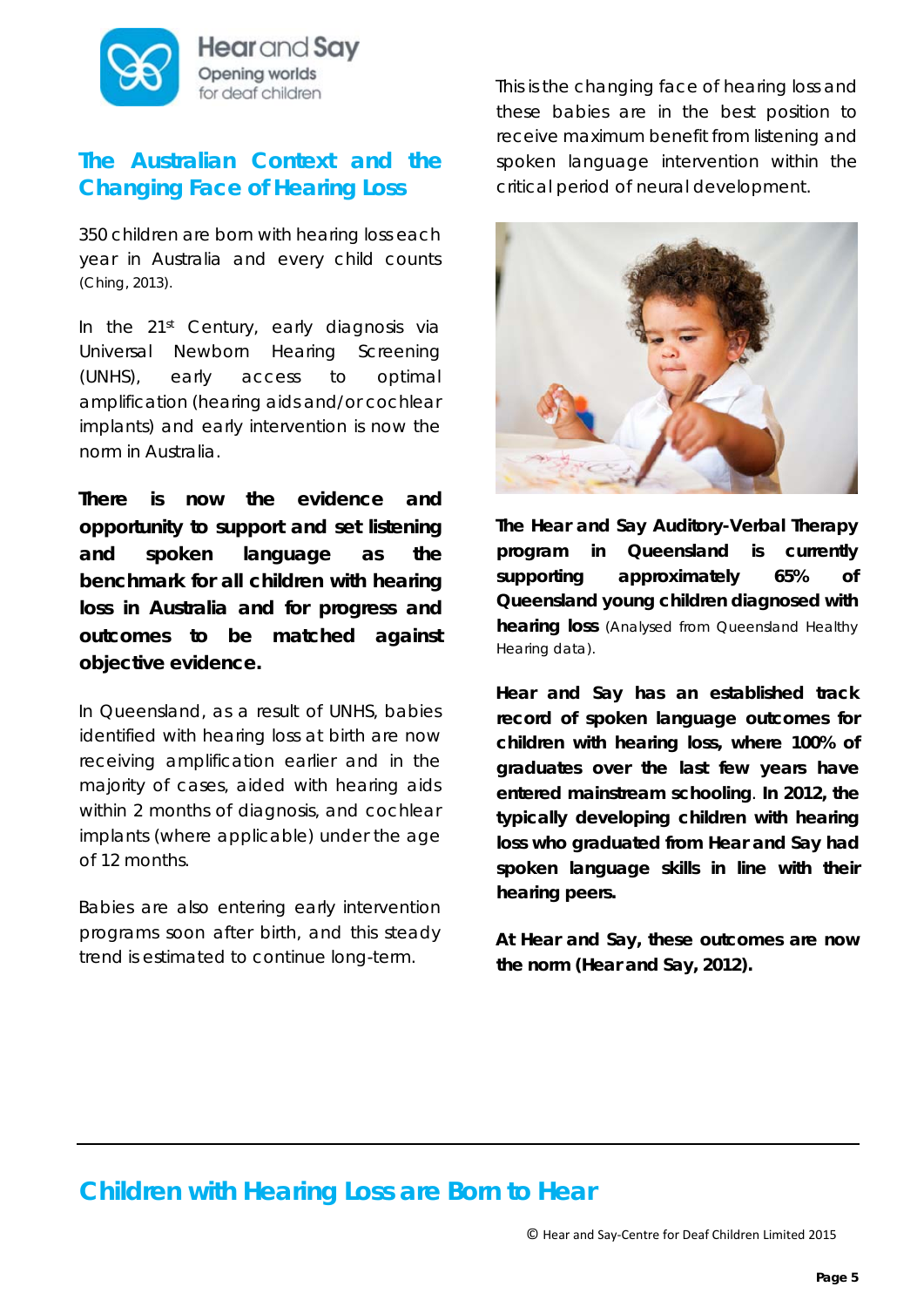

Hear and Say Opening worlds for deaf children

Hear and Say's strong focus on research outcomes has meant that research is guiding evidence-based practice; helping to set clinical benchmarks for spoken language expectations and progress for children with hearing loss; and ensuring that parents are best informed about the potential outcomes that are achievable for their children.

**New research evidence, advances in hearing technology and changing candidacy criteria are now driving change in the expectation for maximum spoken language outcomes for children with hearing loss. Parents, professionals and the broader community should, and are entitled to, expect these optimal outcomes from early intervention service providers.**

As a community, we should also expect all early intervention service providers to have answers, based on research evidence, to the following questions:



*What Parents, Professionals and the Community Should be Asking their Early Intervention Provider* 



- What experience do you have working with children with hearing loss?
- What communication and educational philosophy does your program follow?
- What research evidence shows that your early intervention program is effective?
- How is your program different, more effective than other programs?
- What is the commitment of families to your program?
- How do you measure outcomes?
- What outcomes can be expected in your program and how do these outcomes compare for children with normal hearing?
- Do most children go on to mainstream schooling?
- Will children be able to interact with and contribute independently to the broader community?
- What are the risks in choosing this early intervention approach?
- What happens if your program doesn't work for a particular child and family?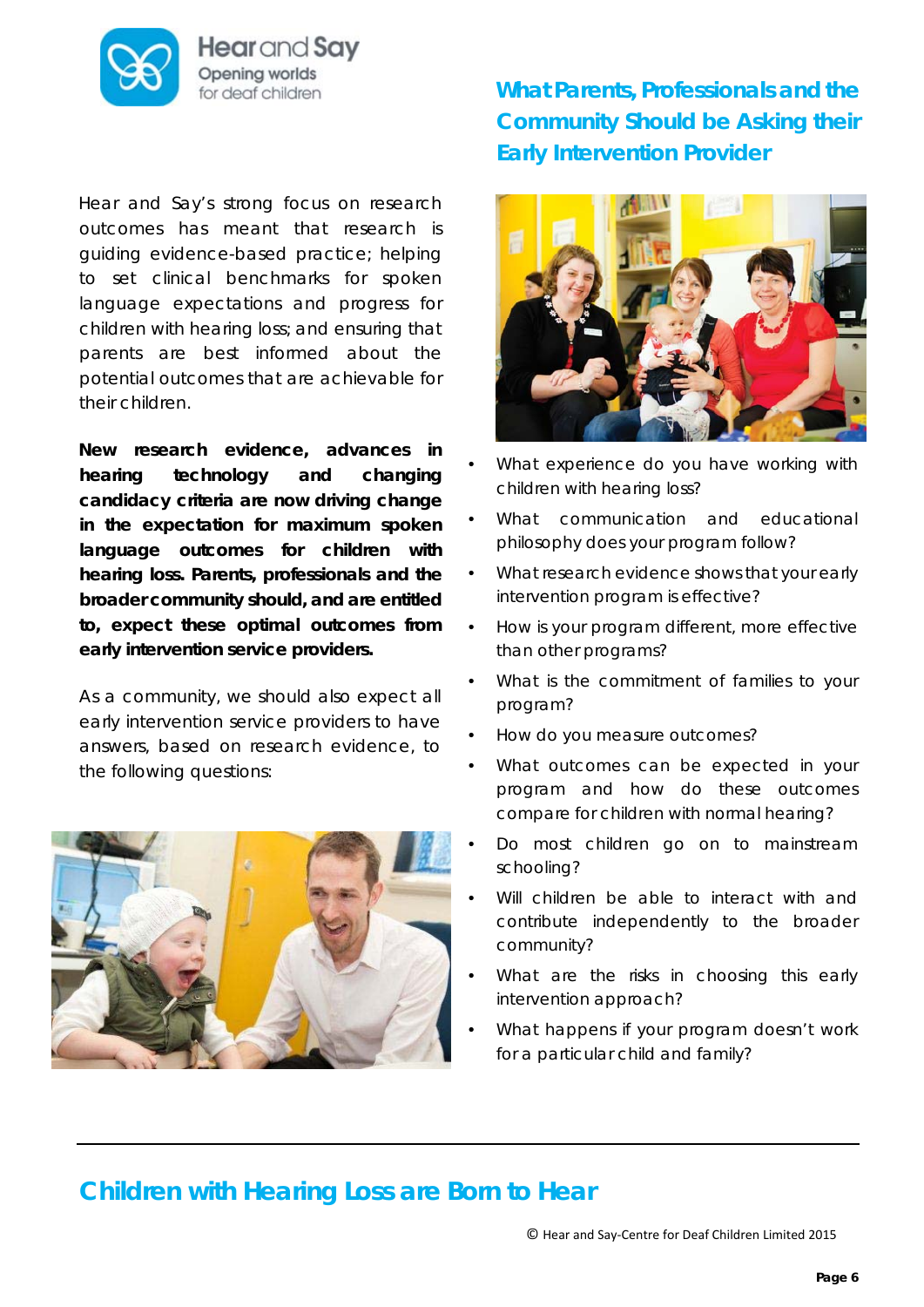

#### *References*

- Adunka, O., Roush, P., Teagle, H., Brown, C., Zdanski, C., & Jewells, V, et al. (2006). Internal auditory canal morphology in children with cochlear nerve deficiency. *Otology & Neurotology, 27*(6), 793-801.
- AG Bell Academy for Listening and Spoken Language. (2013). The AG Bell Academy for Listening and Spoken Language. See http://www.listeningandspokenlanguage.org/AGBellAcademy/ (last checked 1 Jan 2013)**.**
- Australian Hearing. (2013). Types of Hearing Loss. See http://www.hearing.com.au/types-of-hearing-loss (last checked 1 July 2013).
- Canalis, R.F., & Lambert, P.R. (2000). *The ear: Comprehensive otology.* Philadelphia: Lippincott Williams & Wilkins Genetic hearing loss may be autosomal dominant, autosomal recessive, or X-linked (related to the sex chromosome).
- Chermak, G., Bellis, T., & Musiek, F. (2007). Neurobiology, cognitive science and intervention. In G. Chermak & F. Musiek (Eds.), *Handbook of (central) auditory processing disorder: Vol. 2. Comprehensive intervention* (pp. 3- 28). San Diego, CA: Plural Publishing.
- Ching, T. (2013). Do children with hearing loss who receive early intervention catch up with their normal- hearing peers by elementary grades? *Australian Hearing Hub Inaugural Conference*, Sydney, April 2013.
- Cole, E., & Flexer, C. (2007). *Children with hearing loss: Developing listening and talking birth to six*. San Diego, CA: Plural Publishing.
- Constantinescu, G., Phillips, R., Davis, A., Dornan, D., & Hogan, A. (submitted). Benchmarking social inclusion for children with hearing loss in listening and spoken language early intervention.
- Constantinescu, G., Waite, M., Dornan, D., Rushbrooke, E., Brown, J., Close, L., & McGovern, J. (submitted). Outcomes of an Auditory-Verbal Therapy program for young children with hearing loss.
- Dettman, S., Wall, E., Constantinescu, G., & Dowell, R. (2013). Communication outcomes for groups of children using cochlear implants enrolled in Auditory-Verbal, Aural-Oral, and Bilingual-Bicultural early intervention programs. *Otology & Neurotology, 34*, 451-459*.*
- Dornan, D., Hickson, L., Murdoch, B., & Houston, T. (2007). Outcomes of an Auditory-Verbal program for children with hearing loss: A comparative study with a matched group of children with typical hearing. *The Volta Review, 107*, 37-54.
- Dornan, D., Hickson, L., Murdoch, B., & Houston, T. (2009). Longitudinal study of speech and language for children with hearing loss in Auditory-Verbal Therapy programs. *The Volta Review, 109*, 61-85.
- Dornan, D., Hickson, L., Murdoch, B., Houston, T., & Constantinescu, G. (2010). Is Auditory-Verbal Therapy effective for children with hearing loss? *The Volta Review,110*, 361-387.
- Flexer, C. (1999). *Facilitating hearing and listening in young children (2nd Ed.*). San Diego: Singular Publishing Group.
- Fulcher, A., Purcell, A.A., Baker, E., & Munro, N. (2012). Listen up: Children with early identified hearing loss achieve age-appropriate speech/language outcomes by 3 years-of-age. *International Journal of Pediatric Otorhinolaryngology, 76,*1785-1794.
- Hear and Say (2012). Annual Report 2011-2012.
- Hogan, S., Stoke, J., White, C., Tyszkiewics, E., & Woolgar, A. (2008). An evaluation of AVT using rate of early language development as an outcome measure. *Deafness and Education International*, *10*(3), 143-167.
- Mitchell, R. E., & Karchmer, M. A. (2004). Chasing the mythical ten percent: Parental hearing status of deaf and hard of hearing students in the United States. *Sign Language Studies, 4*(2), 138–163.
- Rance, G. (2005). Auditory neuropathy/dys-synchrony and its perceptual consequences. *Trends in Amplification, 9*, 1- 43.
- Rhoades, E.A., & Chisolm, T.H. (2000). Global language progress with an Auditory-Verbal approach for children who are deaf and hard of hearing. *The Volta Review, 102*, 5-24.
- Shonkoff, J. & Phillips, D. A. (Eds.). (2000). *From neurons to neighborhoods*. Washington, DC: Nat Academy of Science.

Wilkins, M., & Ertmer, D. (2002). Introducing young children who are deaf or hard of hearing to spoken language: Child's Voice, an Oral School. *Language, Speech, and Hearing Services in Schools, 33*(3), 198-204.